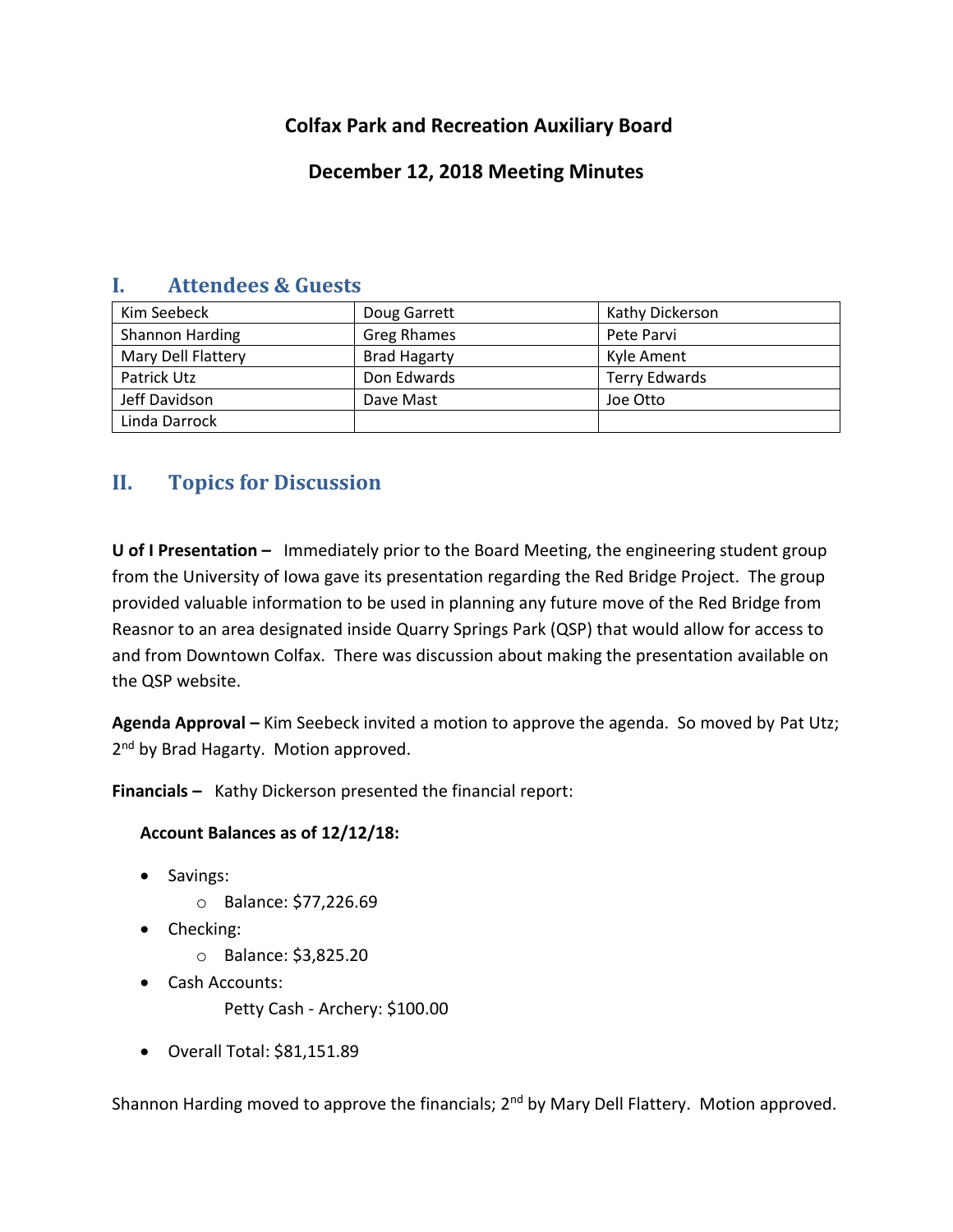**Approval of Minutes from November 12th Meeting –** Greg Rhames moved for approval; 2nd by Kathy. Motion approved.

### **Committee Reports**

● **Operation/Planning Committee –** Doug Garrett asked Pete Parvi to update the Board re marking bike trail. Pete reported he and his son have marked most of the trail and continue to clear it; he encouraged members to go out and walk or run the trail as flags mark the areas. Doug indicated he'll contact the insurance carrier to confirm we're covered for this type of trail, but didn't anticipate any difficulty. Next, Doug noted that the barricades are up for the campground road because it's dinged up and needs to dry out; it's walkable but no one needs to drive through at present. Lastly, Doug will be making arrangements to have the Ranger picked up in order to have needed service performed. Otherwise, he turned it over to Greg to talk about the status of the well.

Kim briefly summarized the current situation regarding the well. Following a meeting with George Dickerson wherein he recommended another possible well service provider, Greg met with Jim Carey of Carey Drilling Company. The existing well is good well: the screens are in good shape; aggregate on outside of screen, should give good flow. While the two sections of the pipe have been removed, the pump itself can be left where it is (so Board can avoid expense of removing old pump; Cahoy Pump's estimate included \$9,000 just to remove old pump). The water is 15 feet below the top of well, that leaves 35 feet between current water level and the well head. Roughly 10 feet above the old well, that still gives 25 feet of good water above. With regard to water testing, Carey Drilling would come out and test it using the city's generator with a pump – for a \$200 fee, the well would be run for an entire day and the City staff would take four samples for Keystone testing. If the water is good, Carey Drilling could install a 60 gallon per minute (gpm) pump with a lifespan of about 10 years. At a cost of about \$5,000 for the pump itself and a total cost between \$7-9,00, not including electric from the pump outward. Greg also reported that he, Bob Rhone and Doug discussed an after-the-fact building with surge tank and water treatment system, and showers/toilets. Discussion with the Board ensued. Greg moved for Board approval to spend \$200 to test the water in the existing well – Doug indicated the Committee could spend that amount without a motion and Board approval; accordingly, the committee planned to move forward with the water testing. Kim asked about difference between a 60 gpm and 100 gpm pump – there is a difference of about \$1,000 in costs plus the action of a surge tank. Further discussion ensued. Greg also reported that Bob Rhone is going to talk to Denny Lester and Tom Wilson about getting power installed in the area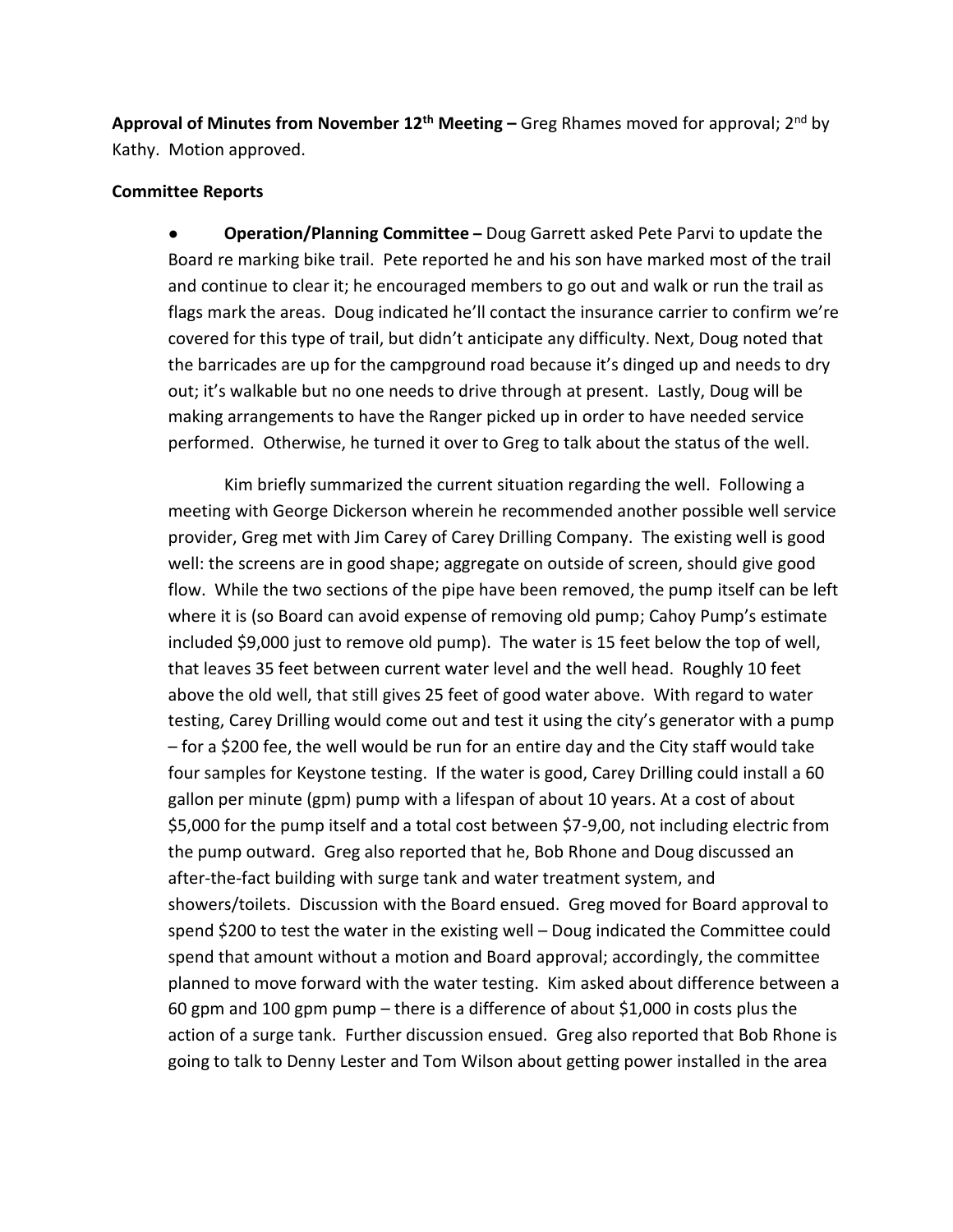of the well. Finally, it was noted that water test results should be available in January and a more definitive quote would be available then.

Next, regarding the proposed beach, Greg provided a handout to those in attendance and reviewed it with the Board. The spot marked on the south side of the north lake denotes the basic layout of the beach. It would begin just past that big stand of trees as you're heading east on the island past the cable fence. If you were to turn left past that stand of trees heading toward shore, that's where the beach would be. The elongated donut looking piece on the handout is the berm. It's a fairly good size beach. The anonymous donor would move 10,000 cubic yards of dirt to create an island and then dig below water level for the beach. The area in front of the beach would be about four to five feet deep and would allow water to circulate through. Note that the beach wouldn't be considered part of the lake – it would be a separate lagoon. Greg cautioned the handout is a rough drawing and at present there is no timetable for the project. Doug indicated one of the individuals associated with the anonymous door is "tied into the Altoona Boy Scout Troop" and "they're envisioning it as an Eagle Scout project." Shannon expressed surprise and reminded the Board of the previous significant delays and difficulties associated with past Eagle Scout projects, despite newspaper articles to the contrary. Doug indicated that he advised the individual that the Eagle Scouts were going to have to come to the Board and make a presentation. Lastly, Doug reminded the Board that, as agreed, the Colfax Police Department began closing the park as of December 3<sup>rd</sup> and it seemed to be going smoothly.

**Promotions Committee** – Doug reported QSP was awarded an Iowa Tourism Grant relative to the Paddle Skedaddle event in the sum of \$2,700 or so; a \$1,200 match will be required. Kim reported that she has not heard any final word from Bass Pro and her request for their sponsorship of the event. Next, she reported QSP did have a booth in the old Napa store during the Colfax Country Christmas; one of Greg's new pedaldrive kayaks was on display, Paddle Skedaddle was promoted with a few posters and those staffing the booth chatted with participants. Pat Utz reported that he has not yet heard how much, if any, of the Facebook "Giving Tuesday" matching funds QSP might receive. However, a total of \$2,070 was raised in donations. Pat reported that he hoped to hear in the next week or two about the match. He noted that there were lots of nonprofit groups that had big donors matching any donations made, but even if QSP is not awarded any matching funds from Facebook, it was definitely a successful fundraising event. Mary Dell reminded the Board that the next Promotions meeting is immediately following this Board meeting. Lastly, Doug advised that he had recently received a \$250 anonymous donation and \$25 donation from Bill and Karen Edgar – he suggested those funds be earmarked for the entrance sign.